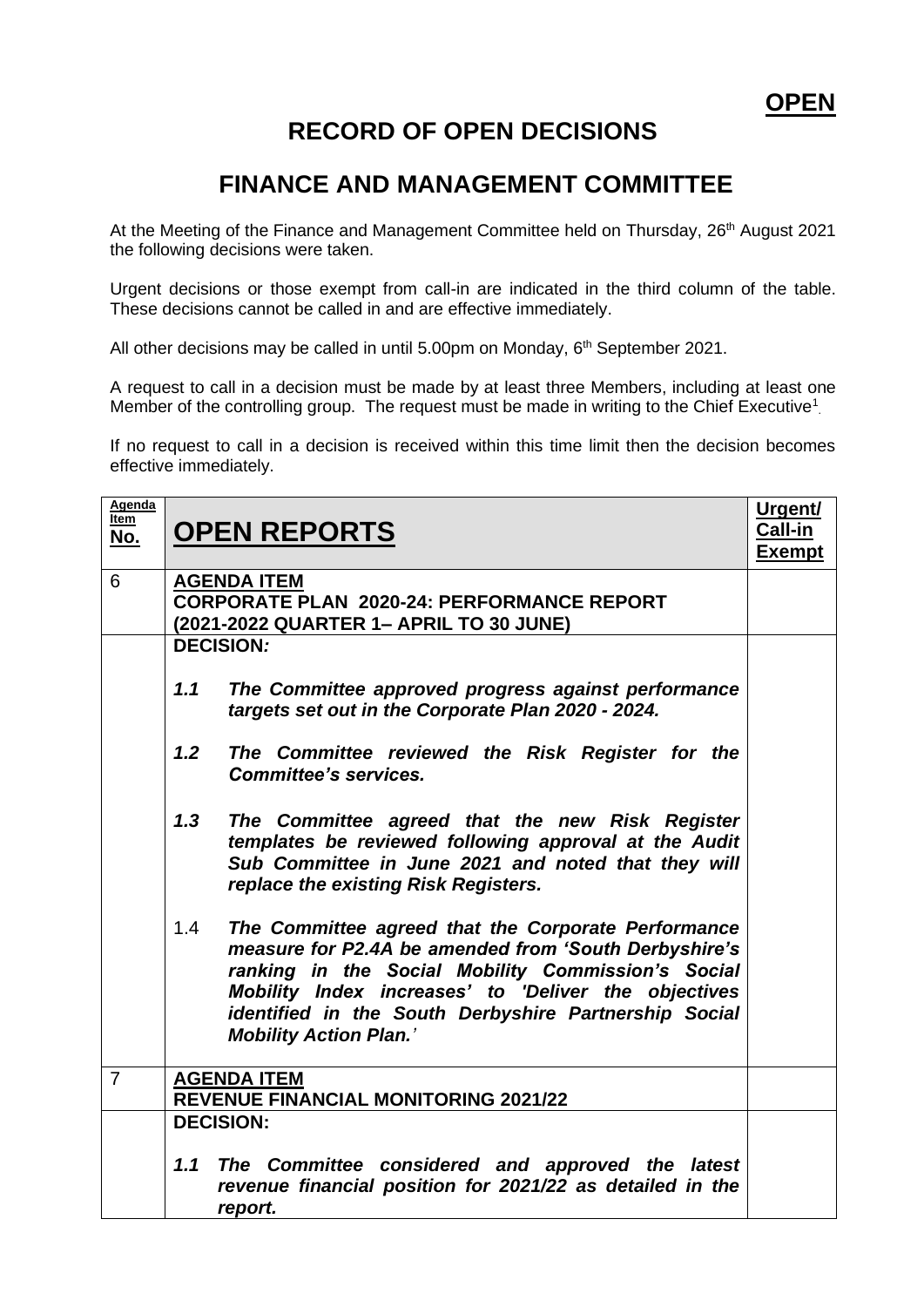|    | 1.2 The Committee agreed that an additional £50,000 per<br>annum be set-aside as a provision in the Medium-Term<br>Financial Plan (MTFP) due to changes to the Recycling<br>service.                                                                                  |  |
|----|-----------------------------------------------------------------------------------------------------------------------------------------------------------------------------------------------------------------------------------------------------------------------|--|
| 8  | <b>AGENDA ITEM</b>                                                                                                                                                                                                                                                    |  |
|    | <b>CAPITAL FINANCIAL MONITORING 2021/22</b><br><b>DECISION:</b>                                                                                                                                                                                                       |  |
|    |                                                                                                                                                                                                                                                                       |  |
|    | The Committee considered and approved the latest capital<br>1.1<br>financial position for 2021/22 as detailed in the report.                                                                                                                                          |  |
|    | The Committee approved an increase to the Budget for<br>1.2 <sub>1</sub><br>the Green Homes Grant.                                                                                                                                                                    |  |
|    | 1.3<br>The Committee noted the balance of S106 available for use<br>by the Council for capital projects as detailed in Appendix<br>2 of the report.                                                                                                                   |  |
| 9  | <b>AGENDA ITEM</b><br><b>TREASURY MANAGEMENT UPDATE 2021/22</b>                                                                                                                                                                                                       |  |
|    | <b>DECISION:</b>                                                                                                                                                                                                                                                      |  |
|    | 1.1<br>The Committee considered and approved the latest<br>Treasury Management Update for quarter 1 2021/22 as<br>detailed in Appendix 1 of the report.                                                                                                               |  |
|    | The Committee approved the updated Counterparty List<br>1.2 <sub>2</sub><br>for investments and bank deposits as detailed in Appendix<br>2 of the report.                                                                                                             |  |
| 10 | <b>AGENDA ITEM</b>                                                                                                                                                                                                                                                    |  |
|    | DEVELOPING & CONSULTING ON REVISED LOCAL COUNCIL                                                                                                                                                                                                                      |  |
|    | <b>TAX REDUCTION SCHEME 2022 - 2023</b>                                                                                                                                                                                                                               |  |
|    | <b>DECISION:</b>                                                                                                                                                                                                                                                      |  |
|    | The Committee approved the proposal to develop a draft<br>1.1<br>revised Local Council Tax Reduction scheme (LCTRS) and<br>acknowledged that the development of the scheme will<br>involve consulting residents and stakeholders on a variety<br>of potential models. |  |
|    | 1.2<br>The<br><b>Committee</b><br>approved the various<br>scheme<br>changes/considerations to be included in the consultation<br>models to be brought back to Finance and Management<br>Committee for approval on 7th October 2021 prior to<br>consultation.          |  |
|    | The Committee approved the proposed timeline for the<br>1.3<br>development of the proposed revised LCTRS.                                                                                                                                                             |  |